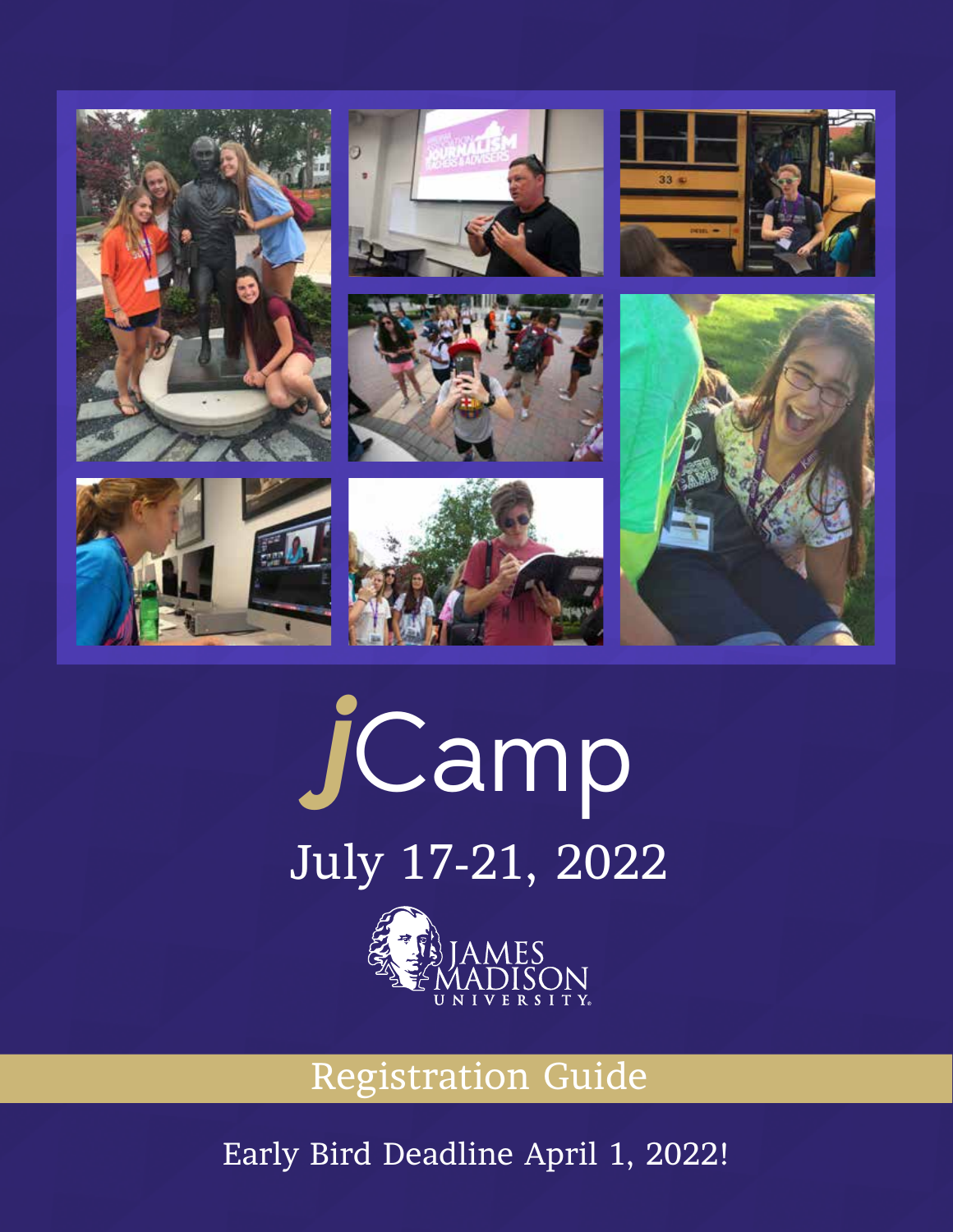#### **REGISTER ONLINE! tinyurl.com/jcamp2022**

### **Cost**

The registration fee for jCamp at JMU includes your meals, housing, recreation and workshop materials. Registration fee and deadlines are as follows:

> Early-bird (April 1): \$475 Regular (May 1): \$525 Late (June 1): \$575

After May 1, please call 540-477-4466 or e-mail vkibler@harrisonburg.k12.va.us to check availability.

## **Housing**

All students enrolled in jCamp will be housed in a JMU residence hall. You can request a specific roommate of the same sex on the registration form. If you register without a roommate request, one or more will be assigned to you by jCamp staff. (When we assign roommates, we try to keep same-sex students from the same school, enrolled in the same track, and/or from the same grade together.)

### **Meals**

All your meals are included with your registration fee and will be served in JMU oncampus dining facilities. But if you're picturing cafeteria corn dogs — think again. JMU's dining halls are ranked some of the best in the nation! Vending machines are also available in for snacks.

### **Camp Sponsors**

**WAJTA** 



#### **The Breeze**

#### **Policies**

Gilbin

• Visit www.vajta.org for the latest news and information. • Substitutions of the same sex will be accepted up to one month before camp by calling Valerie Kibler at 540-477-4466. No refunds will be given for cancellations. • Alcohol, smoking, any illegal drug use or drug possession are strictly forbidden. • Workshop participants must follow all local, state and federal laws. All participants must also follow all JMU policies. • E-mail is used extensively to communicate with students and parents prior to camp. Please be sure to provide valid and regularly checked e-mail addresses on the registration form. • Students must abide by all camp curfews. Students may not enter residence halls other than the one assigned for housing. • Lost or stolen keys will be charged to registrants at a rate of up to \$20. • Resident students are not allowed to operate vehicles during workshops. Contact Valerie Kibler at vkibler@harrisonburg.k12.va.us or 540-477- 4466 if you plan to have a car on campus during the camp. • Each track will have a series of tasks and assignments that students will be expected to complete. • Students must attend all classes unless ill. Illnesses must immediately be reported to the camp director. • Students should act as ambassadors of their schools and communities, and they should follow all school rules and policies while at jCamp. • Failure to abide by jCamp policies or directions from jCamp staff/ instructors is grounds for dismissal from camp without refund of registration fees.